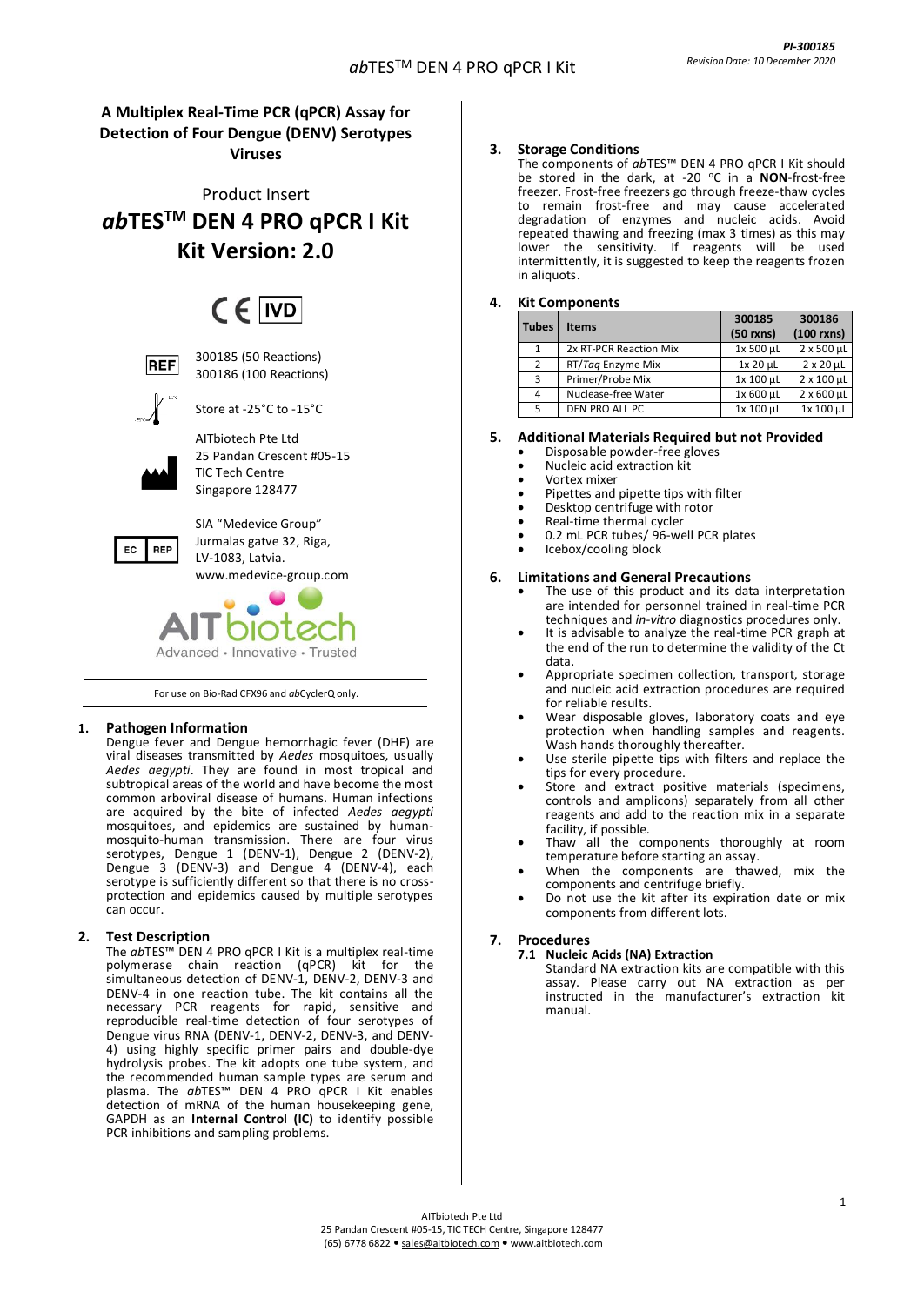### **7.2 PCR Reaction Setup**

Thoroughly thaw all components, mix and spin briefly. Keep all components and samples on ice. Prepare your PCR reaction based on the following pipetting scheme:

|                             | Volume per reaction     |                                        |                                     |  |
|-----------------------------|-------------------------|----------------------------------------|-------------------------------------|--|
| Reagent                     | Test sample<br>reaction | <b>Positive</b><br>control<br>reaction | Non template<br>control<br>reaction |  |
| 2x RT-PCR<br>Mix            | $10.0 \mu L$            | $10.0 \mu L$                           | 10.0 µL                             |  |
| RT/Tag<br>Enzyme<br>Mix     | $0.4 \mu L$             | $0.4 \mu L$                            | $0.4 \mu L$                         |  |
| Primer/Probe<br>Mix         | $2.0 \mu L$             | $2.0 \mu L$                            | $2.0 \mu L$                         |  |
| Nuclease-<br>Free Water     | $2.6$ µL                | $2.6$ $\mu$ L                          | 7.6 µL                              |  |
| Positive<br>Control         |                         | $5 \mu L$                              |                                     |  |
| Extracted<br>Test<br>Sample | $5 \mu L$               |                                        |                                     |  |
| Total<br>Volume             | $20 \mu L$              | 20 µL                                  | $20 \mu L$                          |  |

#### **7.3. PCR Cycling Conditions**

The following cycling conditions were established and validated on Bio-Rad CFX96 and *ab*CyclerQ. You may need to adjust these conditions for other realtime platforms. **FAM** (DENV-1), **ROX** (DENV-2), **HEX** (DENV-3), **Cy5** (DENV-4) and **Quasar 705/Alexa Fluor 680** (GAPDH) channels should be chosen and the fluorescence is measured at the annealing phase of each cycle.

| Phase          | <b>Description</b>       | No. of<br><b>Cycles</b> | Temperature     | <b>Duration</b> |
|----------------|--------------------------|-------------------------|-----------------|-----------------|
|                | <b>CDNA</b><br>synthesis | 1                       | $52^{\circ}$ C  | 15 min          |
| $\overline{2}$ | Initial<br>Denaturation  | 1                       | 95 $^{\circ}$ C | 2 min 30secs    |
| 3              | Amplification            | 45                      | 95 $^{\circ}$ C | 15 secs         |
|                |                          |                         | $*60 °C$        | 30 secs         |

*\*Data acquisition at annealing phase*

## **8. Performance Characteristics**

## **8.1. Analytical Sensitivity**

Analytical sensitivity (limit of detection) is defined as the lowest concentration at which the assay can detect with a positivity rate of at least 95%.

The analytical sensitivity of the assay was determined by analyzing a dilution series of *in vitro transcribe (*IVT*)* RNA from 0.004 to 2000 copies/µl for DENV-1, 0.00004 copies/µl to 2000 copies/µl for DENV-2, 0.0001 copies/µl to 2000 copies/µl for DENV-3 and 0.004 copies/µl to 2000 copies/µl for DENV-4. The testing was carried out in either 10-replicates (for concentrations ≥200 copies/µl) or 14-replicates (for concentrations ≤20 copies/µl). The analytical sensitivity was estimated by probit analysis using SPSS release 16.0.0.

The analytical sensitivity (not in consideration of extraction) was determined to be the following:

| <b>Target</b> | <b>Detection</b> | <b>Analytical Sensitivity</b> |  |
|---------------|------------------|-------------------------------|--|
|               | <b>Channel</b>   | (95% confidence)              |  |
| DENV-1        | FAM              | $0.48$ copies/ $\mu$ L        |  |
| DENV-2        | <b>ROX</b>       | $0.54$ copies/ $\mu$ L        |  |
| DENV-3        | <b>HFX</b>       | $0.58$ copies/ $\mu$ L        |  |
| DENV-4        | Cv <sub>5</sub>  | $0.52$ copies/ $\mu$ L        |  |

#### **8.2. Analytical Specificity**

The assay was tested for potential cross-reactivity against the following panel of 10 organisms. No cross-reactivity was observed.

| <b>Organisms Tested for Analytical Specificity</b> |                                    |  |  |  |
|----------------------------------------------------|------------------------------------|--|--|--|
| Dengue Virus 1                                     | <b>Yellow Fever Virus</b>          |  |  |  |
| Dengue Virus 2                                     | <b>St Louis Encephalitis Virus</b> |  |  |  |
| Dengue Virus 3                                     | <b>West Nile Virus</b>             |  |  |  |
| Dengue Virus 4                                     | Parvovirus B19                     |  |  |  |
| Chikungunya Virus                                  | Zika Virus                         |  |  |  |

#### **9. Precision/Reproducibility**

The inter-assay (variability between different runs) and intra-assay (variability within one run) precision was determined by performing the assay once per day in 5 replicates over a period of 2 days for 4 samples of different concentrations (total of 40 reactions per target).

For all the 4 targets, the qualitative results of all 40 reactions were 100% reproducible.

The coefficient of variation (CV) of the cycle threshold (Ct) for the intra- and inter-assay precision is as follows:

**Inter**-assay precision data showing %CV (calculated from Ct values) at each concentration:

|        | 2000      | 200       | 20                   | $\overline{\phantom{a}}$ |
|--------|-----------|-----------|----------------------|--------------------------|
|        | copies/µl | copies/µl | copies/ <sub>µ</sub> | $copies/\mu$             |
| DENV-1 | 0.81%     | 0.19%     | 0.64%                | 0.77%                    |
| DENV-2 | 0.27%     | 0.27%     | 0.51%                | 1.85%                    |
| DENV-3 | 0.51%     | 0.19%     | 0.74%                | 0.67%                    |
| DENV-4 | 0.25%     | 0.39%     | 0.27%                | 1.16%                    |

**Intra**-assay precision data showing %CV (calculated from

| Ct values) at each concentration: |           |           |              |           |  |  |
|-----------------------------------|-----------|-----------|--------------|-----------|--|--|
| 2000<br>200                       |           |           | 20           |           |  |  |
|                                   | copies/µl | copies/µl | $copies/\mu$ | copies/µl |  |  |
| DENV-1                            | 0.83%     | 0.17%     | 0.55%        | 0.80%     |  |  |
| DENV-2                            | 0.26%     | 0.18%     | 0.47%        | 1.73%     |  |  |
| DENV-3                            | 0.46%     | 0.20%     | 0.74%        | 0.62%     |  |  |
| DENV-4                            | 0.18%     | 0.32%     | 0.24%        | 1.02%     |  |  |